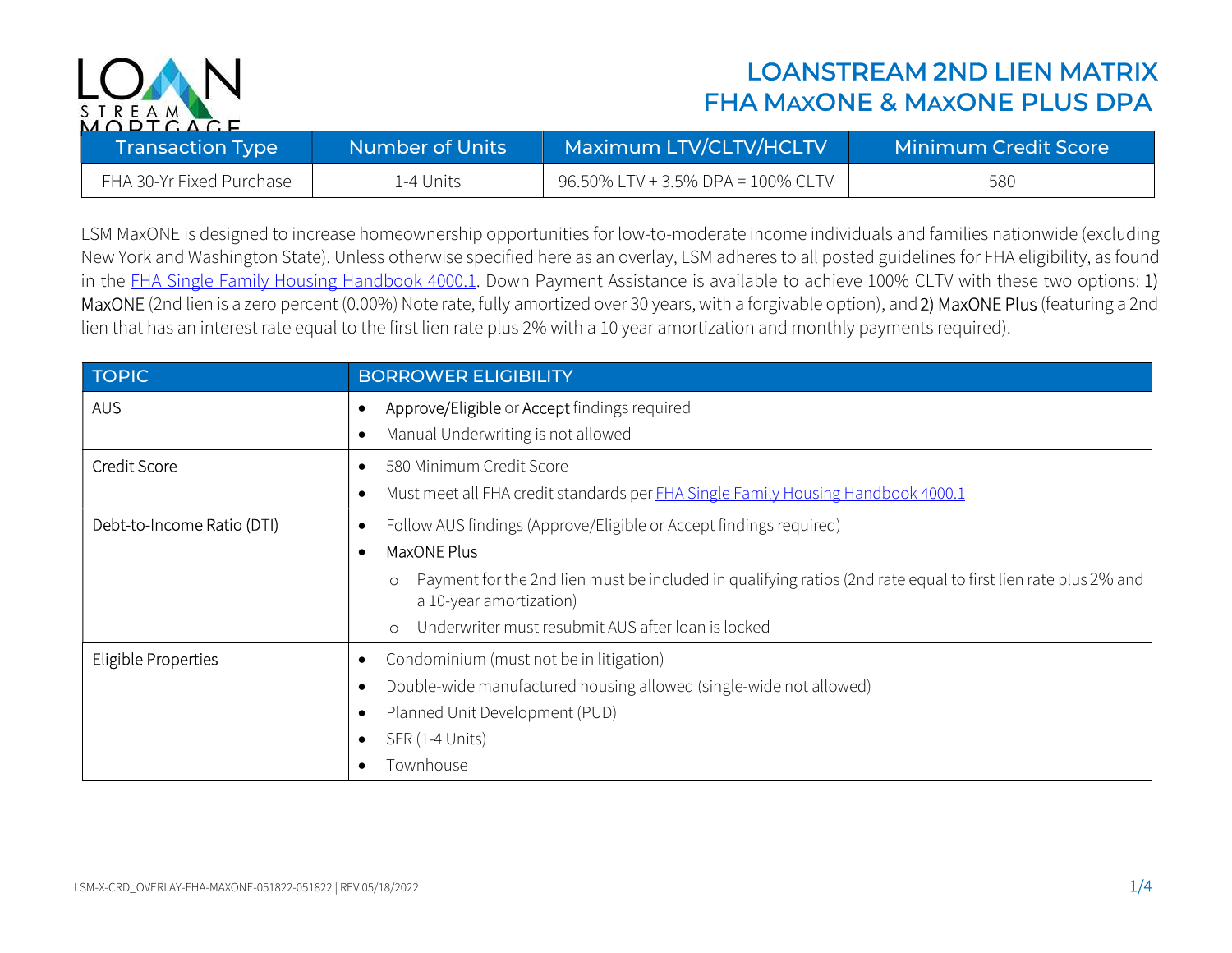

## LOANSTREAM 2ND LIEN MATRIX ENGLAMENT WEIGHT AND STREAM MAXONE & MAXONE PLUS DPA

| <b>TOPIC</b>                                                         | <b>BORROWER ELIGIBILITY</b>                                                                                                                                                                                                                                                                                                                                                             |
|----------------------------------------------------------------------|-----------------------------------------------------------------------------------------------------------------------------------------------------------------------------------------------------------------------------------------------------------------------------------------------------------------------------------------------------------------------------------------|
| Income                                                               | Follow <b>FHA Single Family Housing Handbook 4000.1</b> guidelines<br>$\bullet$<br>Income Limits:<br>$\bullet$<br>No restrictions<br>$\circ$<br>Underwriter to notate Income Limit on 92900LT (per https://www.huduser.gov/portal/datasets/il.html)<br>$\circ$<br>Use Individual Median Family Income<br>$\blacksquare$<br>Search by State and County in which property is located<br>Ξ |
| Ineligible Borrowers                                                 | Any borrower who does not meet FHA's definition of a lawful, legal resident of the United States of America<br>$\bullet$<br>(For borrower residency or VISA classification acceptance, follow FHA Guidelines)                                                                                                                                                                           |
| Occupancy                                                            | Primary Residence only<br>$\bullet$<br>Non-occupant co-borrowers allowed per <b>FHA Single Family Housing Handbook 4000.1</b><br>$\bullet$<br>No First-time Homebuyer requirement<br>٠                                                                                                                                                                                                  |
| <b>TOPIC</b>                                                         | FHA 1st TD with 2nd DPA Lien                                                                                                                                                                                                                                                                                                                                                            |
| 1003 - Initial and Final                                             | Initial and Final 1003 are both required, per FHA guidelines<br>$\bullet$<br>At least one of the 1003s must be signed by the Mortgage Loan Originator (MLO), and at least one must have the<br>$\bullet$<br>'Present Housing Expense' section completed (no exceptions)                                                                                                                 |
| <b>Borrower Contribution</b>                                         | Borrower's minimum contribution is \$0.00<br>$\bullet$                                                                                                                                                                                                                                                                                                                                  |
| Cash Back to Borrower                                                | Borrower may not receive any cash back from DPA proceeds (this includes any earnest money deposit)<br>$\bullet$                                                                                                                                                                                                                                                                         |
| Credit Report - Tradelines                                           | Borrower whose only credit history is built from 'Authorized User' account is not eligible<br>$\bullet$                                                                                                                                                                                                                                                                                 |
| Down Payment Assistance (DPA) and<br><b>Closing Costs Assistance</b> | LSM allows Down Payment Assistance (DPA) as outlined below:<br>$\bullet$<br>Up to 3.5% of the Sales Price or Appraised Value (lesser of the two)<br>$\circ$                                                                                                                                                                                                                             |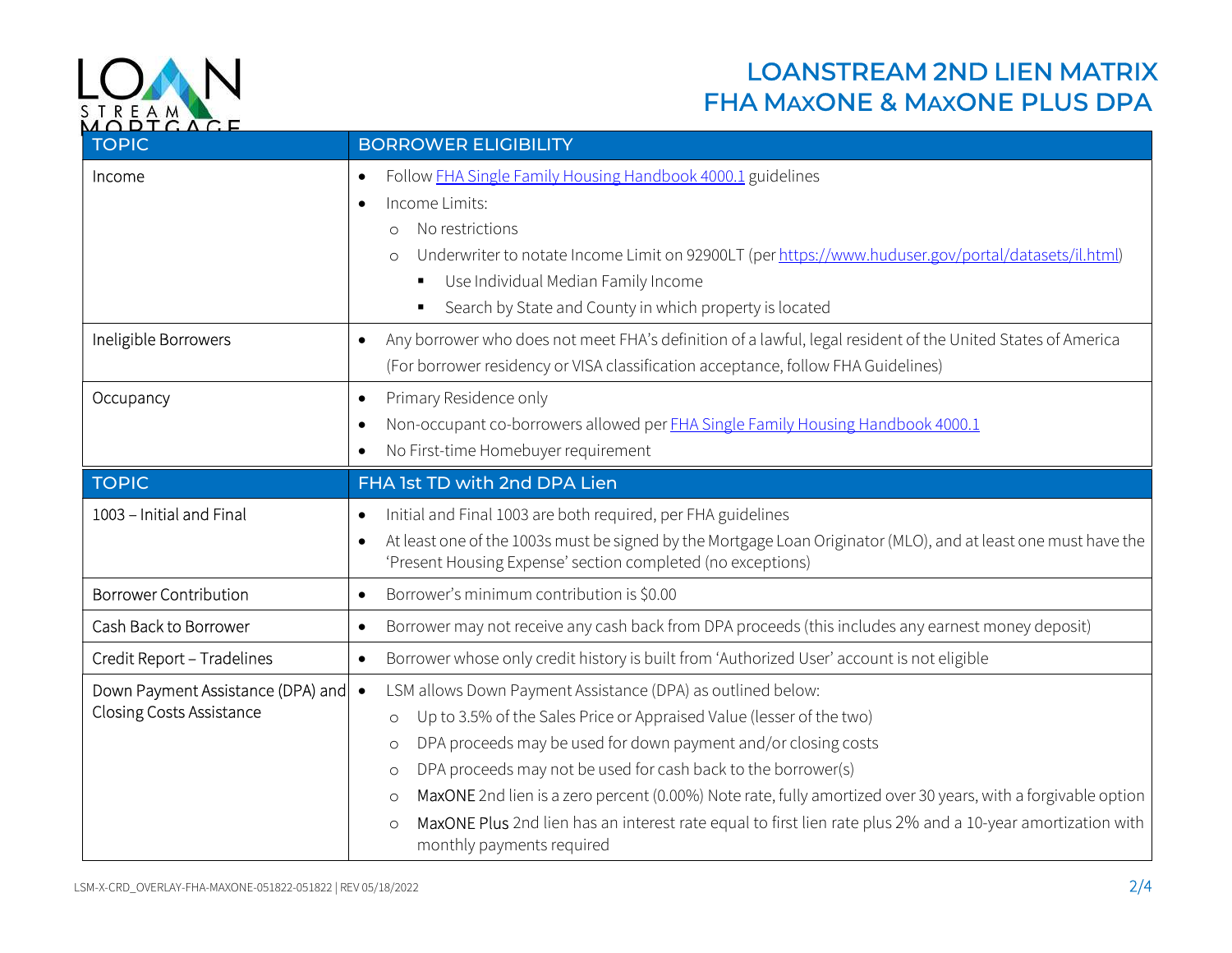

## LOANSTREAM 2ND LIEN MATRIX ENEAM NATIONAL PLUS DPA<br>MODT CACE

| <b>TOPIC</b>                           | FHA 1st TD with 2nd DPA Lien                                                                                                                                                                                                                                                                                                                                                                                                                                                                                                                                                  |  |
|----------------------------------------|-------------------------------------------------------------------------------------------------------------------------------------------------------------------------------------------------------------------------------------------------------------------------------------------------------------------------------------------------------------------------------------------------------------------------------------------------------------------------------------------------------------------------------------------------------------------------------|--|
| Fees and Compensation                  | N/A<br>$\bullet$                                                                                                                                                                                                                                                                                                                                                                                                                                                                                                                                                              |  |
| First Mortgage Loan Types and<br>Terms | Loan Types (FHA; in accordance with FHA Guidelines)<br>$\bullet$<br>203(b)<br>$\circ$<br>203(b)(2)<br>$\circ$<br>234(c)<br>$\circ$<br>Loan Term<br>$\bullet$<br>30-Year Fixed with Full Amortization<br>$\circ$<br>Maximum Loan Amount<br>$\bullet$<br>Conforming Balance and High Balance (HUD FHA Mortgage Limits Lookup Tool)<br>$\circ$<br>High Balance only available on MaxONE Plus<br>П<br>Maximum LTV/CLTV<br>$\bullet$<br>Max LTV of 96.50% for First Mortgage<br>$\circ$<br>Down Payment Assistance (DPA) of 3.5% Allowed<br>$\circ$<br>Max CLTV of 100%<br>$\circ$ |  |
| High-Cost, HPML, and QM<br>Compliance  | HPML transactions are permitted; Lender must comply with CFPB and TRID requirements<br>$\bullet$<br>High-cost loans are not permitted<br>$\bullet$<br>All loans must comply with QM/ATR compliance<br>$\bullet$<br>Loans exceeding 3% maximum points/fees test are not permitted unless a cure is applied<br>$\bullet$<br>Bona Fide Discount Points must adhere to CFPB and all (if any) state regulations<br>$\bullet$                                                                                                                                                       |  |
| Homebuyer Education                    | At least one borrower must receive housing counseling from a HUD-approved non-profit housing counseling<br>$\bullet$<br>agency (https://www.hud.gov/program_offices/housing/sfh/hcc/hcc_home) prior to the Note date                                                                                                                                                                                                                                                                                                                                                          |  |